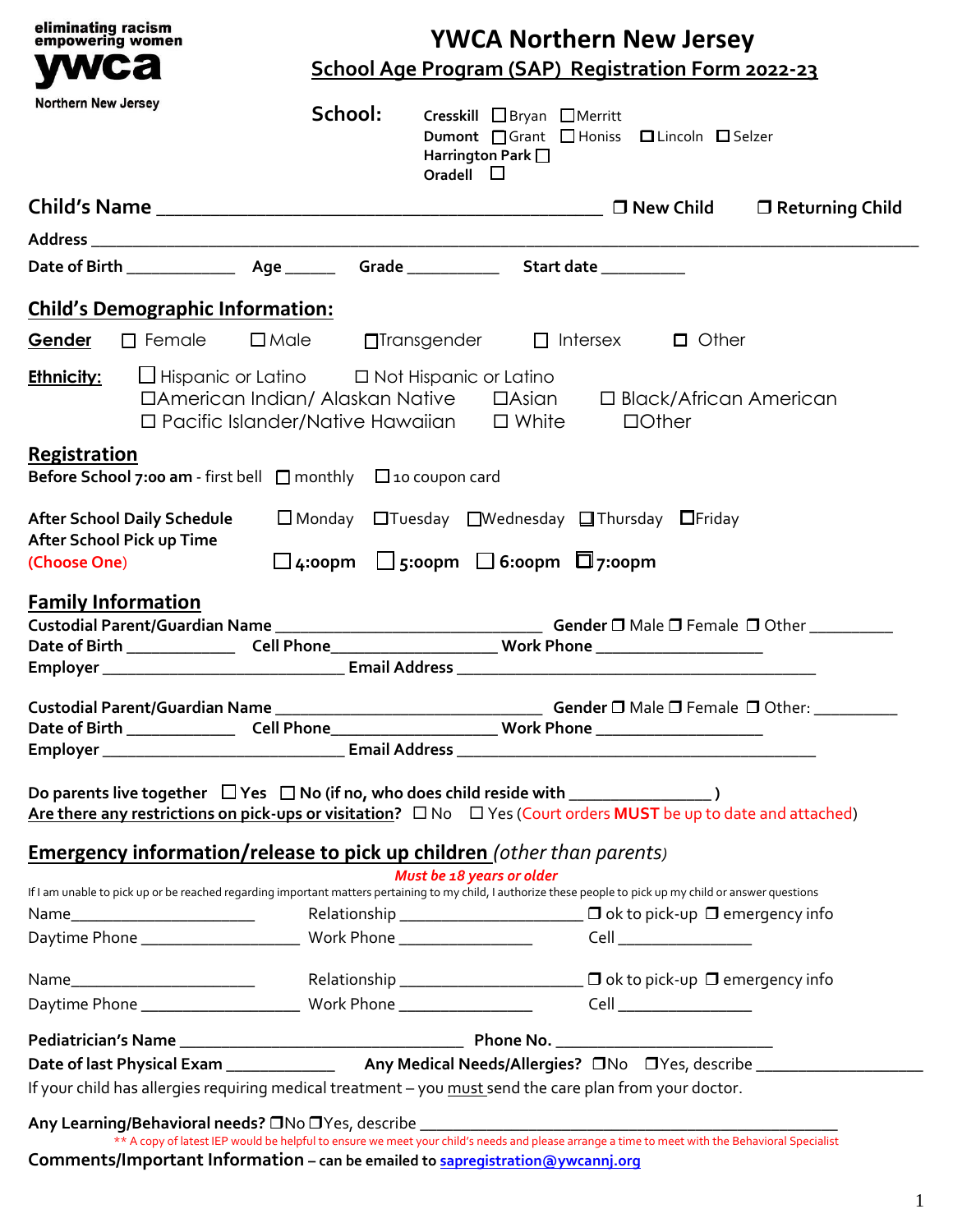## **YWCA Permissions and Waiver**

 **YES**, you have permission to use my child's photo/video in YWCA Northern New Jersey communications, marketing and public relations. I understand that the photos/videos may be used in print, video, digital media, presentations, public relations materials, and social media. I also understand that I will not be compensated for the use of such photos/videos.

**NO**, you do not have my permission.

**The PTS**, the child named on this contract is in good health and is able to fully participate in all activities offered at the YWCA program. In an emergency, when either I or the emergency contact above cannot be reached, I hereby give permission for the YWCA to take any action deemed necessary for the best interests of my child. I give permission for any YWCA personnel selected by the program to secure and administer medication in accordance with the medical action plan provided by a licensed medical personnel member. I also give permission for designated staff to provide any needed care including any resuscitation efforts and emergency room care.

**T** YES, I have been given access to and understand the YWCA parent handbook, which includes the written information on parent visitation rights, State licensing requirements, child abuse/neglect reporting requirements, Management of Communicable Diseases, Expulsion/ Discipline Policy, Release of Children Policy, Medication Policy and social media policy. I understand the parent handbook is always available online www.ywcannj.org I understand it is my responsibility to read all the policies and I have also read this entire application and I agree to abide by all terms and regulations.

**The YES,** I have read, fully understand and accept this release, hold harmless and waiver. I agree to release and hold harmless YWCA Northern New Jersey and all of its affiliates and its and their officers, directors, trustees, employees, agents, representatives, successors or assigns from any all claims or causes of action. I, further agree to give up or waive any right that you may otherwise have to bring claims or causes of action, including for negligence where not prohibited by law, against YWCA Northern New Jersey or any of its affiliates and its and their officers, directors, trustees, employees, agents, representatives, successors or assigns for personal injury, including death, or loss of or damage to property.

|                               | School ____________________ |  |
|-------------------------------|-----------------------------|--|
|                               |                             |  |
|                               |                             |  |
| Email _______________________ |                             |  |
|                               |                             |  |
|                               | Date_____________           |  |